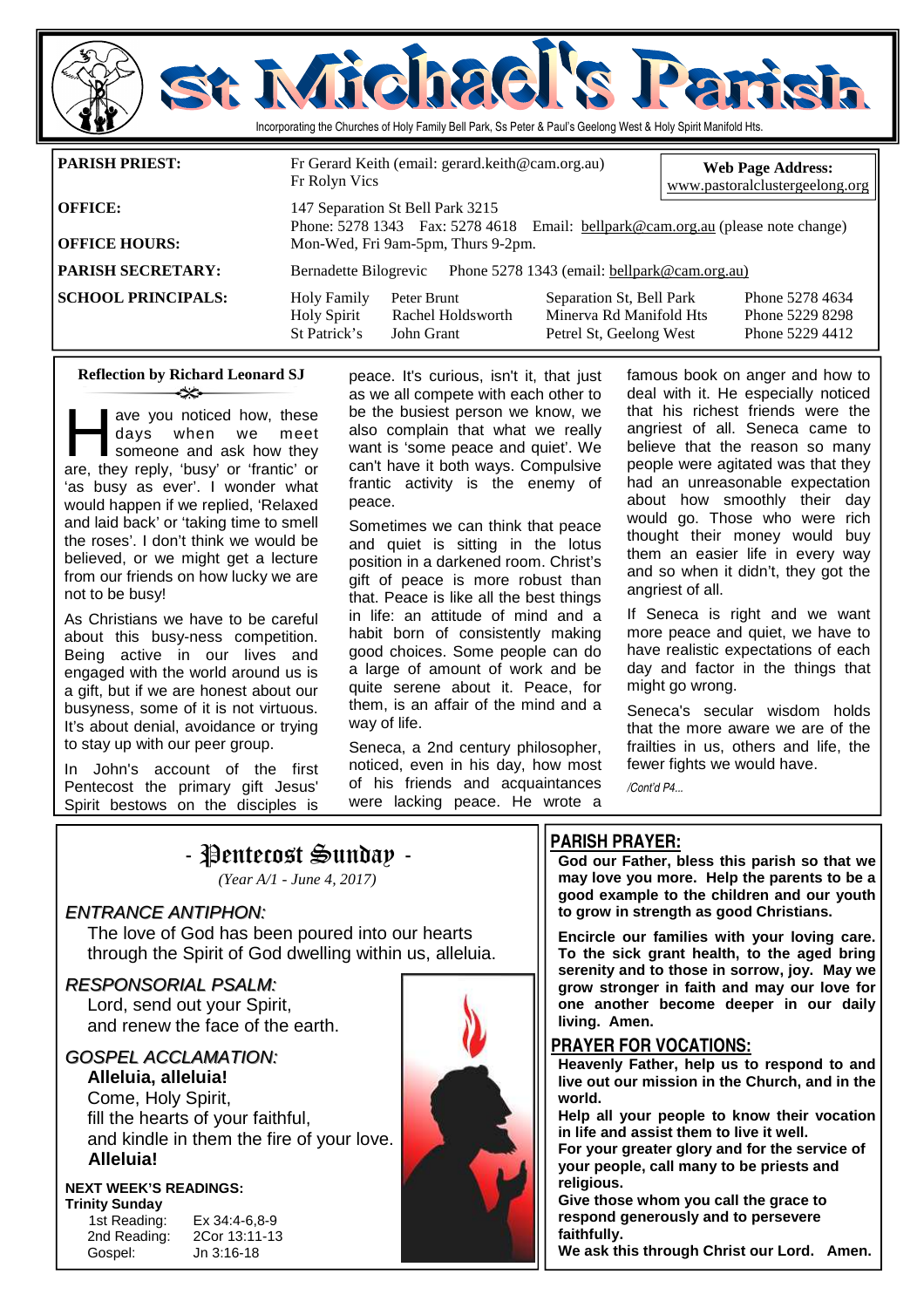# The St Michael's Parish at Prayer

# WEEKEND MASSES:

Holy Family, Bell Park: Holy Spirit, Manifold Hts: Ss Peter & Paul's, Geelong West:

English... 8am and 9.30am Sunday 6.00pm Saturday 6.00 5.00pm Saturday Croatian… 11am Sunday 11am 1st, 3rd & 5th Sundays 11am 2nd & 4th Sundays Slovenian.. 12.15pm every 2nd Sunday of the month

WEEKDAY MASSES: **Holy Family:** 9.15am Tues, 9.15am Thurs **Holy Spirit:** 9.00am Wed, 11am Fri and 9am 1st Sat. **Reconciliation after Saturday Mass Grace McKellar Centre:** 10.15am - 1st Tuesday **Multicultural Centre:** 1.30pm - 1st Friday; **Vincentian Village:** 3.00pm 1st & 3rd Monday, (2nd & 4th Communion Service) **St John of God Hospital:** 11.30am every Thursday in SJOG Chapel

BAPTISMS: 1st & 3rd Sundays 12noon at Holy Spirit, 2nd & 4th Sundays 12noon at Ss P&P, 3rd Sunday 2pm at Holy Family

## COMMUNAL PRAYER:

| Mon   | Holy Family Women's Prayer Group   |
|-------|------------------------------------|
| Tues  | <b>Meditation Group</b>            |
| Wed   | Prayer of the Church               |
| Wed   | Holy Family Women's Prayer Group   |
| Thurs | Italian Prayer Group               |
| Fri   | Adoration of the Blessed Sacrament |
| Fri   | Divine Mercy                       |
| Sat   | Rosarv                             |

**After 11am Mass Holy Spirit Church** After 9am Mass **Holy Spirit Church** 

10.00am **Holy Family Community Centre Tues 3.30pm Holy Family Community Centre Before 9am Mass Holy Spirit Church Before 9am Mass Holy Spirit Church** 10.00am **Holy Family Community Centre** 10.00am St Patrick's Chapel **Franch 3.00pm** Holy Spirit Church

## **OUR LADY'S STATUE:**

**May 29-June 11:** Spitale family, 4 Marathon Ave. If anyone would like to have Our Lady's Statue or if you could spare an hour a month to help, ph Tina Montalto on 5278 9314.

# AS A COMMUNITY WE PRAY FOR:

| <b>RECENT DEATHS:</b><br><b>ANNIVERSARIES:</b> | Terry Kelly and Barry Burt<br>Duilio Magurno, Eileen Doherty, Kathryn Tuddenham, Filippo Caccamo, Robert Salt,<br>Ljerka Lehpamer, Francesco Cammarere, Jim Hudson, Gerald Drew |
|------------------------------------------------|---------------------------------------------------------------------------------------------------------------------------------------------------------------------------------|
| <b>BAPTISMS:</b>                               | Ivy Catanzariti, Noah Forbes, Will Hilton, George Stoiljkovic and Jasmine Tournier                                                                                              |
| <b>PRAY FOR THE SICK:</b>                      | Anita Capicchiano, June Smith, Cheryl Lambert, Ana Siketa, Johann Angerbaure,<br><b>Hilary Thornton</b>                                                                         |

*Please note: After approx five weeks names will be deleted from the sick list . Please phone the office on 5278 1343.*

# Roster for Next Sunday, June 11, 2017

(2nd Sunday of the Month)

**HOLY FAMILY 8.00AM 9.30AM** Commentators M Howard C Simpson Lectors **FO'Neill** FO'Neill **D** Lunn, A Negro Welcomers C Marcantonio, V Resciniti, E Glynn Projectionist **R** Allum **C Resciniti** 

# **HOLY SPIRIT: 6.00PM**

**Commentators** Lectors **J** Ryan **Welcomers** Projectionist J Lynch

Special Ministers R O'Neill, E Ryan, L Vannata

## **Ss PETER & PAUL'S: 5.00PM 11.00AM**

Commentators M Bohan E Strzelecki Lectors **P** Power **P** Power M Martin Special Ministers **P McGlinchey Community** E Strzelecki Welcomers **D** D Dougherty Projectionist B Middleton

Special Ministers **R** Allum, J Genova, C Marcantonio **H** Verdnik, M Baird, J Sheahan, M Perera,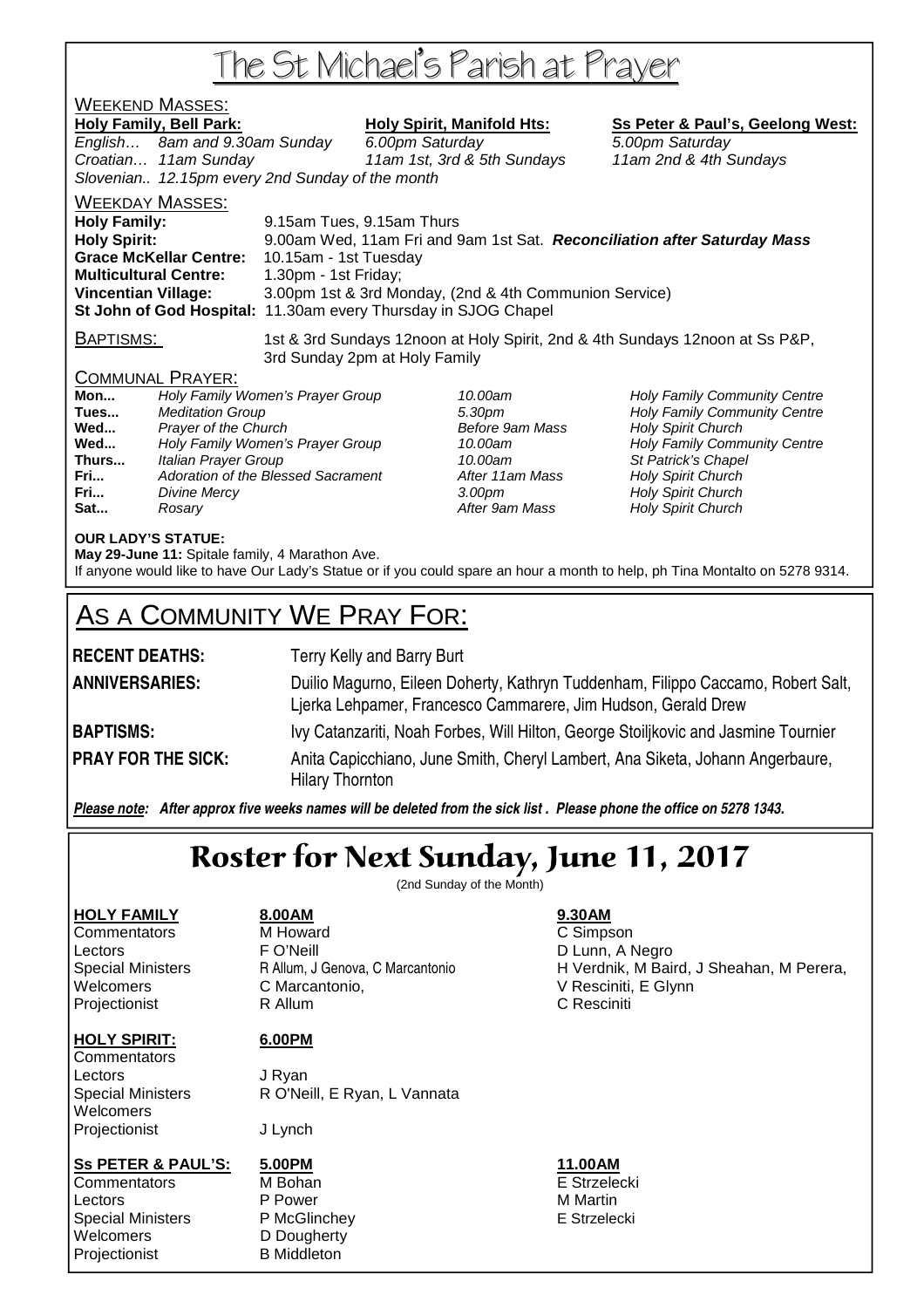# Recurring Activities in St Michael's:

**St Michael's Luncheon…** First Sunday of each month at the Holy Spirit Hall from 12noon. BYO food and drink to share. **Holy Family Luncheon..** Third Sunday of each month at the Community Centre from 12noon. **BYO casserole & drink to share. Holy Family Women's Group…** First Monday evening of each month at the Community Centre 6.30pm (Winter), 7.00pm (D'light savings) **St Vincent de Paul…** Holy Family meet 1st and 3rd Tuesdays at the Community Centre 7.30pm. Holy Spirit meets 1st and 3rd Tuesdays 7.00pm in Holy Spirit Hall **Legion of Mary…** Every Friday 9.30am in the Holy Family Community Centre **Baptism Preps** <br> **Holy Family Choir Practice...** Every Wednesday night at Holy Family Church **Holy Family Choir Practice…** Every Wednesday night at Holy Family Church 7pm **Manifold CWL... Holy Spirit Hall, 1st Wednesdays in the month Italian Mass…** First Thursday of the month in St Patrick's Chapel 2nd Tues of each month, 6.15pm at Capri Receptions. Dinner/Guest Speaker - ph 0431 959 584

*If you wish to know more about these groups, as well as about our Sacramental Program for children in non-Catholic schools, our Baptism and Wedding procedures, our Partnership with the Columbans in the Philippines and so on, please visit our webpage: www.pastoralclustergeelong.org*

\_\_\_\_\_\_\_\_\_\_\_\_\_\_\_\_\_\_\_\_\_\_\_\_\_\_\_\_\_\_\_\_\_\_\_\_\_\_\_\_\_\_\_\_\_\_\_\_\_\_\_\_\_\_\_\_\_\_\_\_\_\_\_\_\_\_\_\_\_\_\_\_\_\_\_\_\_\_\_\_\_\_\_\_\_\_\_\_\_\_\_\_\_\_\_\_\_\_\_\_\_\_\_\_\_\_\_\_\_\_\_\_\_\_\_\_\_\_\_\_\_\_\_\_\_\_\_\_\_\_\_\_\_\_\_\_\_\_\_\_\_\_\_\_\_\_\_\_\_\_\_\_\_\_\_\_\_\_\_\_\_\_\_\_\_\_\_\_\_\_\_\_\_\_\_\_\_\_\_\_\_\_\_\_\_\_\_\_\_\_\_\_\_\_\_\_\_

# Liturgy in the Cluster:

**June 3... Holy Spirit Confirmation Commitment Mass - 6pm at Holy Spirit Church June 4... Holy Spirit Confirmation Commitment Mass - 11am at Holy Spirit Church Holy Spirit Confirmation Commitment Mass - 11am at Holy Spirit Church June 9... Class Mass** - St Patrick's Chapel 9.15am **Class Mass** - Holy Spirit Church 11am

# **10TH ANNIVERSARY OF THE LAST MASS CELEBRATED AT ST ANTHONY'S CHURCH/SCHOOL, HAMLYN HTS:**

**Sunday 18th June 2017** - An invitation is extended to all former students, parents, staff and parishioners of St Anthony's to this reunion. Following on from the normal 11am Mass in Holy Spirit, where the Anniversary will be commemorated, you are invited into the Hall for a BYO lunch, hot or cold food to share, tea/coffee provided. BYO refreshments and plenty of memories. Bring along any school photos etc. Hall will be open from 10am to drop food if you wish. Further information please contact Marianne Collins (Sheahan) or Jeanette Sheahan on 5278 2063.

# **OFFICE NEWS:**

- As part of the amalgamation process, the recommendation was that we change our email address from **cluster@cam.org.au** to **bellpark@cam.org.au** - which we have done.
- There will be No Mass on Tuesday 6th June 9.15am at Holy Family, Wednesday 7th June 9am at **Holy Spirit and 9.15am Thursday 8th June at Holy Family** as both Fr Gerard and Fr Rolyn will be at a Clergy Conference in Torquay.

# Cluster Rews:

**MANIFOLD BRANCH OF CATHOLIC WOMEN'S LEAGUE:** Next meeting will be at 1.30pm, **Wednesday 7th June** in Holy Spirit Hall. We would welcome ladies from St Michael's Parish to come along. For information or transport please contact Noella Duggan 5278 2142 or Tricia Joyce 0431 512 354.

# **ST VINCENT DE PAUL:**

**HOLY SPIRIT CONFERENCE, MANIFOLD HEIGHTS** will hold their 2017 Winter Appeal at the Masses on June 17/18. The funds raised are used to directly assist those experiencing hardship and disadvantage in our community.

# CONCERT FOR A CAUSE -



A group of international "Singing Priests" from the Diocese of Malaybalay in Southern Philippines, will be doing a *Concert for* a Cause in Holy Family Church on June 25 (Sunday) at 3pm.

They are raising funds for the construction of the House for Elderly Clergy in their Diocese and also for their program on the Protection of the Environment. Let's support them! General admission is \$35.